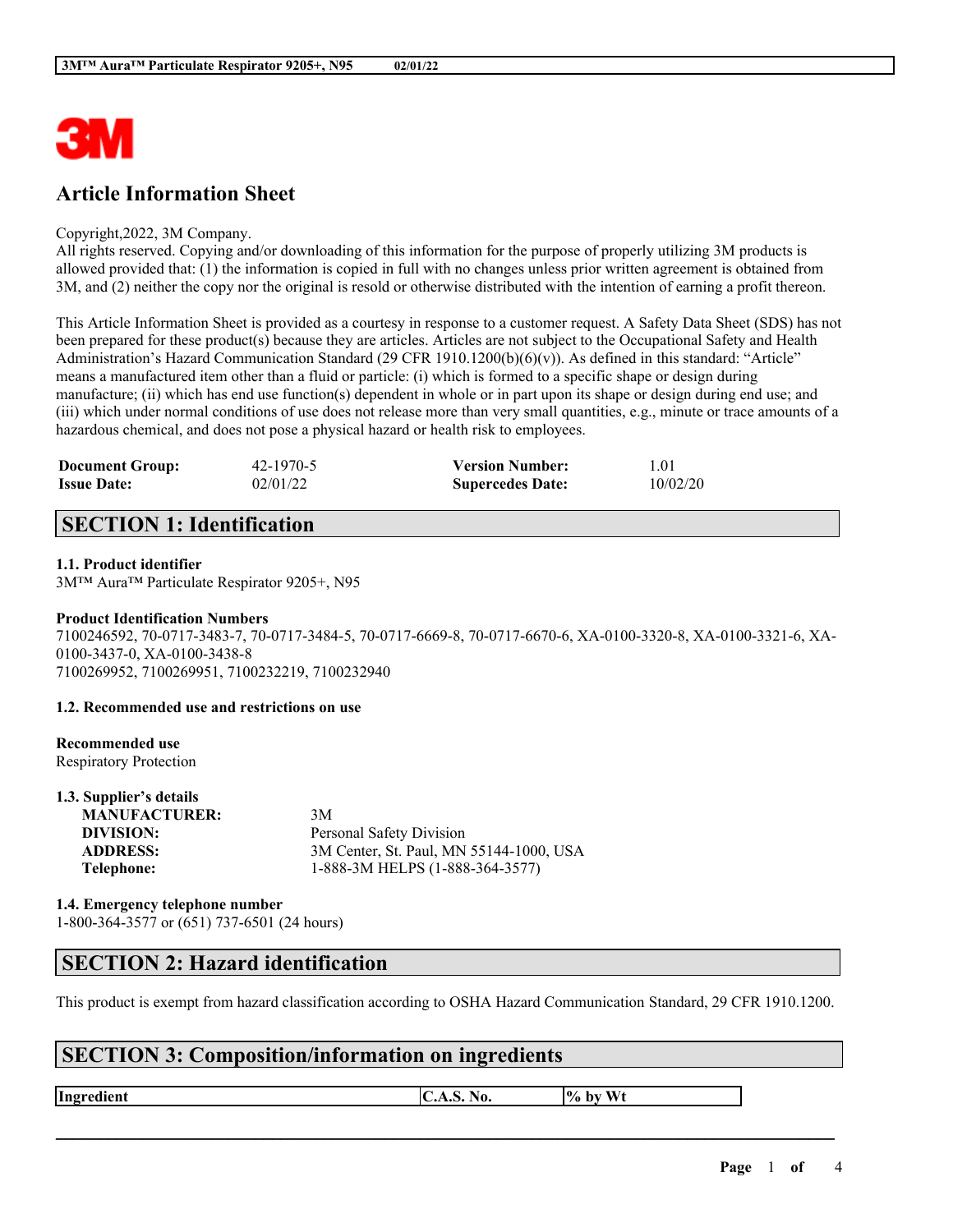| <b>POLYPROPYLENE</b>          | $19003 - 07 - 0$ | 45 - 75 Trade Secret * |
|-------------------------------|------------------|------------------------|
| <b>SYNTHETIC POLYISOPRENE</b> | Mixture          | 10 - 20 Trade Secret * |
| <b>ALUMINUM</b>               | Mixture          | 7 - 13 Trade Secret *  |
| <b>POLYURETHANE FOAM</b>      | Mixture          | 3 - 7 Trade Secret *   |
| <b>ADDITIVES</b>              | Mixture          | 1 - 3 Trade Secret *   |
| <b>STEEL WIRE</b>             | Mixture          | 1 - 3 Trade Secret *   |

\*The specific chemical identity and/or exact percentage (concentration) of this composition has been withheld as a trade secret.

### **SECTION 4: First aid measures**

#### **4.1. Description of first aid measures**

**Inhalation:** No need for first aid is anticipated.

**Skin Contact:** No need for first aid is anticipated.

**Eye Contact:** No need for first aid is anticipated.

**If Swallowed:** No need for first aid is anticipated.

### **SECTION 5: Fire-fighting measures**

In case of fire: Use a fire fighting agent suitable for ordinary combustible material such as water or foam.

### **SECTION 6: Accidental release measures**

#### **6.1. Personal precautions, protective equipment and emergency procedures** Not applicable.

#### **6.2. Environmental precautions**

Not applicable.

**6.3. Methods and material for containment and cleaning up**

Not applicable.

### **SECTION 7: Handling and storage**

#### **7.1. Precautions for safe handling**

This product is considered to be an article which does not release or otherwise result in exposure to a hazardous chemical under normal use conditions.

#### **7.2. Conditions for safe storage including any incompatibilities**

No special storage requirements.

# **SECTION 8: Exposure controls/personal protection**

This product is considered to be an article which does not release or otherwise result in exposure to a hazardous chemical

 $\mathcal{L}_\mathcal{L} = \mathcal{L}_\mathcal{L} = \mathcal{L}_\mathcal{L} = \mathcal{L}_\mathcal{L} = \mathcal{L}_\mathcal{L} = \mathcal{L}_\mathcal{L} = \mathcal{L}_\mathcal{L} = \mathcal{L}_\mathcal{L} = \mathcal{L}_\mathcal{L} = \mathcal{L}_\mathcal{L} = \mathcal{L}_\mathcal{L} = \mathcal{L}_\mathcal{L} = \mathcal{L}_\mathcal{L} = \mathcal{L}_\mathcal{L} = \mathcal{L}_\mathcal{L} = \mathcal{L}_\mathcal{L} = \mathcal{L}_\mathcal{L}$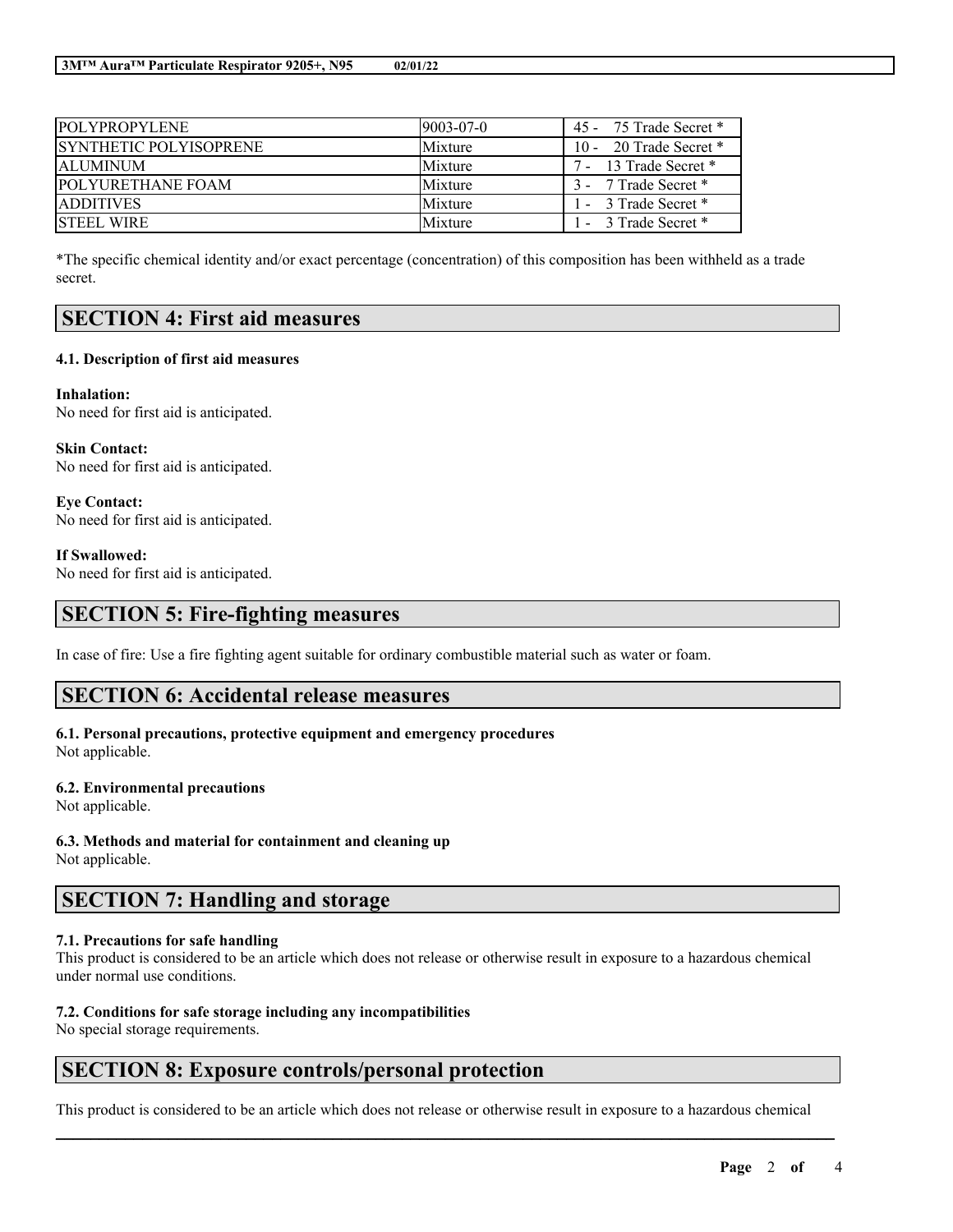under normal use conditions. No engineering controls or personal protective equipment (PPE) are necessary.

# **SECTION 9: Physical and chemical properties**

#### **9.1. Information on basic physical and chemical properties**

| Appearance                                |                    |
|-------------------------------------------|--------------------|
| <b>Physical state</b>                     | Solid              |
| Color                                     | Blue, White        |
| <b>Specific Physical Form:</b>            | Non-Woven Material |
| Odor                                      | Odorless           |
| <b>Odor threshold</b>                     | Not Applicable     |
| рH                                        | Not Applicable     |
| <b>Melting point</b>                      | No Data Available  |
| <b>Boiling Point</b>                      | Not Applicable     |
| <b>Flash Point</b>                        | Not Applicable     |
| <b>Evaporation rate</b>                   | Not Applicable     |
| <b>Flammability (solid, gas)</b>          | Not Classified     |
| <b>Flammable Limits(LEL)</b>              | Not Applicable     |
| <b>Flammable Limits(UEL)</b>              | Not Applicable     |
| <b>Vapor Pressure</b>                     | Not Applicable     |
| <b>Vapor Density</b>                      | Not Applicable     |
| <b>Specific Gravity</b>                   | Not Applicable     |
| <b>Solubility In Water</b>                | Not Applicable     |
| Solubility- non-water                     | Not Applicable     |
| Partition coefficient: n-octanol/water    | No Data Available  |
| <b>Autoignition temperature</b>           | Not Applicable     |
| <b>Decomposition temperature</b>          | Not Applicable     |
| <b>Viscosity</b>                          | Not Applicable     |
| Molecular weight                          | No Data Available  |
| <b>Volatile Organic Compounds</b>         | Not Applicable     |
| <b>Percent volatile</b>                   | Not Applicable     |
| <b>VOC Less H2O &amp; Exempt Solvents</b> | Not Applicable     |

# **SECTION 10: Stability and reactivity**

This material is considered to be non reactive under normal use conditions.

 $\mathcal{L}_\mathcal{L} = \mathcal{L}_\mathcal{L} = \mathcal{L}_\mathcal{L} = \mathcal{L}_\mathcal{L} = \mathcal{L}_\mathcal{L} = \mathcal{L}_\mathcal{L} = \mathcal{L}_\mathcal{L} = \mathcal{L}_\mathcal{L} = \mathcal{L}_\mathcal{L} = \mathcal{L}_\mathcal{L} = \mathcal{L}_\mathcal{L} = \mathcal{L}_\mathcal{L} = \mathcal{L}_\mathcal{L} = \mathcal{L}_\mathcal{L} = \mathcal{L}_\mathcal{L} = \mathcal{L}_\mathcal{L} = \mathcal{L}_\mathcal{L}$ 

# **SECTION 11: Toxicological information**

**Inhalation:** No health effects are expected

**Skin Contact:** No health effects are expected

**Eye Contact:** No health effects are expected

**Ingestion:** No health effects are expected

#### **Additional Information:**